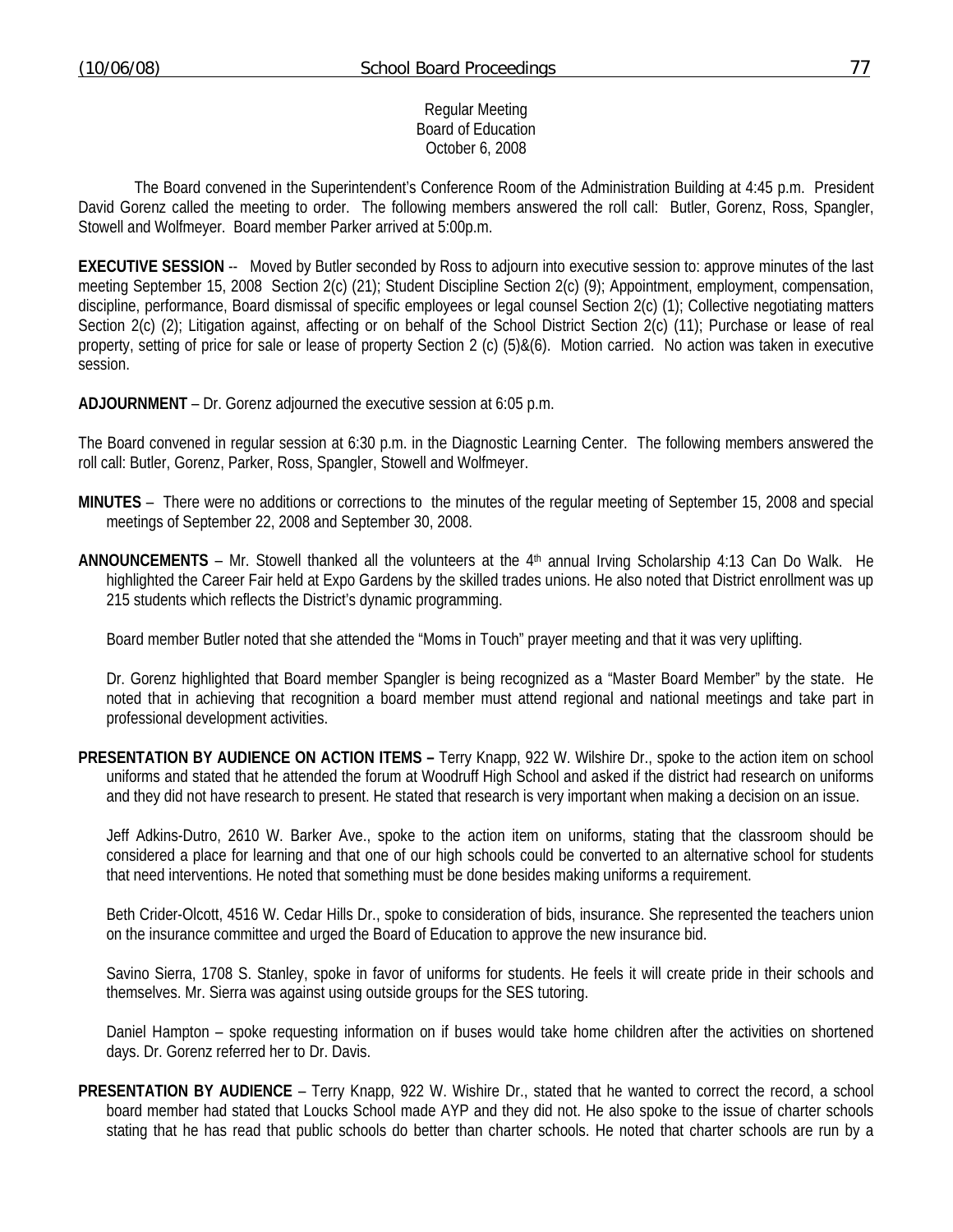separate board and do not have to have any certified teachers and that they need to be run with transparency and take the same tests other schools take.

 Jeff Adkins-Dutro, 2610 W. Barker Ave., stated that he would like to see the District brag about the Skyward program and its success. He thanked District personnel for their help with the program and the quick response he received. He asked that the District remember the importance of building morale. He noted that building principals are the links that lead to teachers and students and they should be bringing out the best in teachers.

 Trewyn Teacher – read a prepared statement from the Trewyn staff that spoke to the loss of one teacher and how that affected their schedule. The teachers feel they were promised that while they were in restructuring the staff would not be changed.

 Savino Sierra, 1708 S. Stanley, stated that he feels the Trewyn situation is terrible. He stated that they need more teachers and the staff should not be reduced.

## **CONSENT AGENDA –**

ADOPTION OF CONSENT CALENDAR -- Moved by Spangler, seconded by Stowell adoption of the consent calendar.

On roll call, 7 ayes. Motion carried.

GIFTS TO SCHOOL DISTRICT – Moved by Spangler, seconded by Stowell, that the following donations be accepted and letters of appreciation sent to the donors.

School supplies, valued by the donor at \$50.00 donated to Manual High School by OSF Homecare

- Rooms for Professional Development training, valued by the donor at \$2,400.00, donated to Manual High School by AMT
- Use of Dogwood Hall and auditorium for professional development training, valued by the donor at \$900.00, donated to Manual High School by ICC North
- Staff appreciation luncheon, valued by the donor at \$543.41, donated to Manual High School by Dan O'Day
- \$200.00 for baseball equipment, donated to Sterling Middle School by Mr. and Mrs. Honings
- Items for Jazz AllStar picnic, valued by the donor at \$65.00, donated by Marcia Merriman

\$600.00 for the Needy Kids Fund, donated to Peoria Alternative High School by Salem Lutheran Church

- \$1,200.00 donated to Thomas Jefferson Primary School for "21 Keys" food and student assistance by Salem Lutheran **Church**
- Breakfast for students, valued by the donor at \$750.00, donated to Trewyn Middle School by First Federated Church and Southwest Kiwanis

School supplies, valued by the donor at \$200.00, donated to Hines Primary School by Schnucks of Pekin, IL

\$35.00 donated to Von Steuben Middle School by Margaret Stubblefield

Blankets for students, donated to Harrison Primary School by Velma Schearer

- \$100.00, donated to Hines Primary School PTO by Marcia Frakes
- \$500.00 donated to Woodruff High School to purchase supplies for football team dinners on September 5 and 19, by First United Methodist Church
- \$150.00 donated to Roosevelt Magnet School for Accelerated Reader Incentives

PE equipment, valued by the donor at \$350.00, donated to Irving Primary School by OSF Corporate Office Employees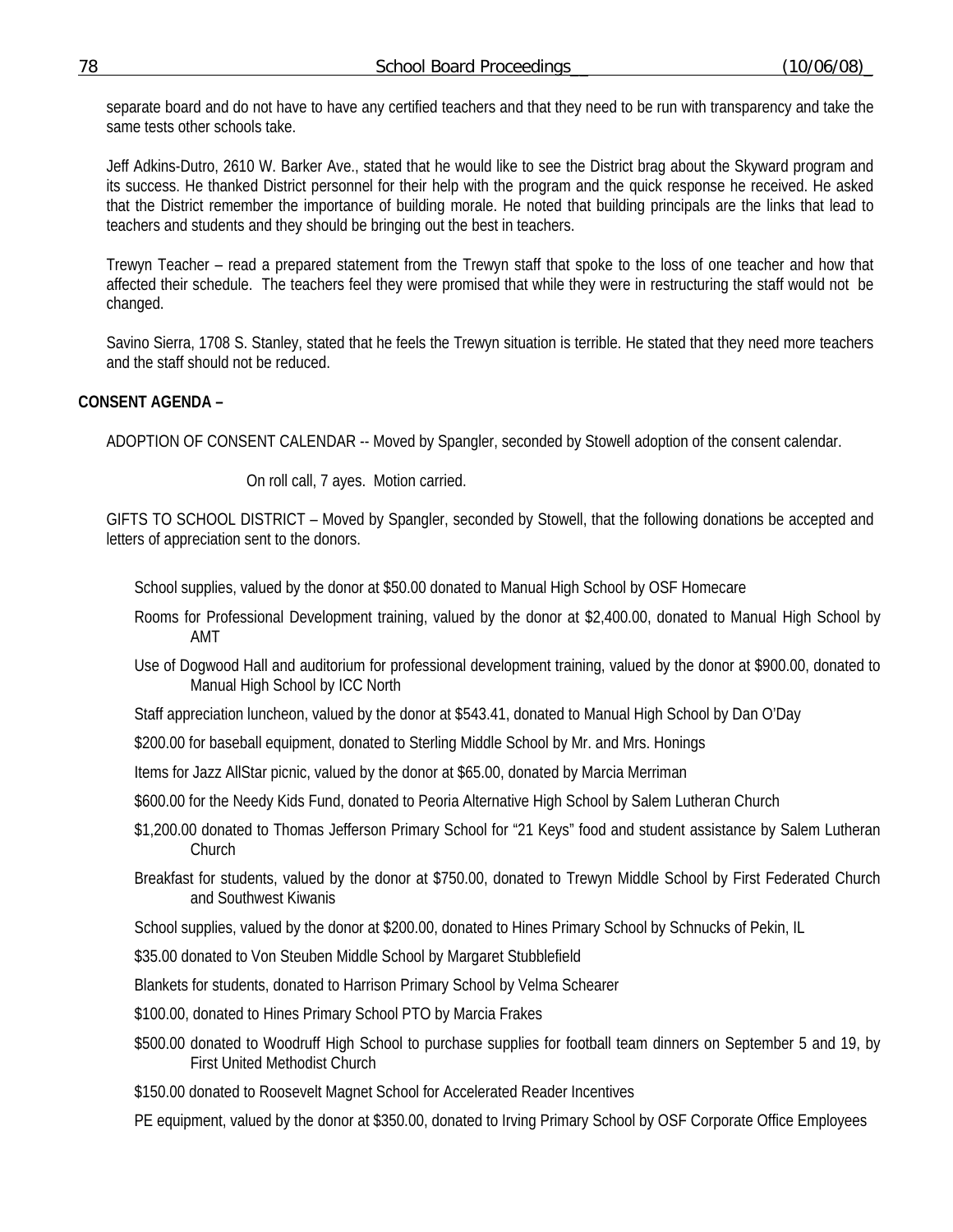- \$200.00 donated to Peoria Public Schools District 150 7<sup>th</sup> & 8<sup>th</sup> grade students for t-shirts for orchestra students for the Mark Wood Concert by Kidder Music Service
- \$250.00 donated to Peoria Public Schools District 150  $7<sup>th</sup>$  & 8<sup>th</sup> grade students for t-shirts for orchestra students for the Mark Wood Concert by Peoria Symphony Guild

On roll call, 7 ayes. Motion carried.

PAYMENT OF BILLS -- Moved by Spangler, seconded by Stowell approval of the payment of the following bills.

| FUND | <b>DESCRIPTION</b>                  | <b>BAL.SHEET</b> | REVENUE | <b>EXPENSE</b> | <b>TOTAL</b>   |
|------|-------------------------------------|------------------|---------|----------------|----------------|
| 10   | EDUCATIONAL FUND                    | \$38,481.22      |         | \$731,944.47   | \$770,425.69   |
| 20   | <b>OPERATIONS, BLDG &amp; MAINT</b> |                  |         | \$196,959.25   | \$196,959.25   |
| 40   | <b>TRANSPORTATION</b>               |                  |         | \$6,868.81     | \$6,868.81     |
| 60   | CAPITAL IMPROVEMENT                 |                  |         | \$212,578.57   | \$212,578.57   |
| 90   | CAPITAL IMPROVEMENTS                |                  |         | \$1,887.49     | \$1,887.49     |
| 95   | MID CENTRAL ASSOCIATION             |                  |         | \$23,031.03    | \$23,031.03    |
| 99   | PPS ADMIN OUTREACH PROG             |                  |         | \$5,254.87     | \$5,254.87     |
|      |                                     |                  |         | \$1,178,524.49 | \$1,217,005.71 |

On roll call, 7 ayes. Motion carried.

REQUEST TO PURCHASE - Moved by Spangler, seconded by Stowell approval of the following Request to Purchase.

 Change order No. 1 Manual High School Corridor Doors, requested by David A. Ryon – Purpose: provide additional material to facilitate existing raceway conditions at the ceilings of the hallways. Move door location, provide panic device hardware or existing stairway doors.

| <b>Original Contract Amount</b> | \$56,266.00 |
|---------------------------------|-------------|
| Increase Change Order #1        | 3,213.45    |
|                                 | \$59,479.45 |

Final change order for Knoxville Center for Student Success:

|    | Extra cost for unanticipated existing concrete floor preparation |             |
|----|------------------------------------------------------------------|-------------|
|    | (due to unevenness of existing floor)                            | \$5,693.93  |
| 2. | Exterior signage, (both large signage on masonry wall and        |             |
|    | Small signage at each of two double doors                        | \$4,863.10  |
| 3. | Addition of rain drips at both pairs of vestibule doors          | 210.00      |
|    | 4. New in-ground lighting for new large wall-mounted sign        | \$1,512.50  |
|    |                                                                  | \$12,279.63 |

On roll call, 7 ayes. Motion carried.

CONSIDERATION OF BIDS – Moved by Spangler, seconded by Stowell approval of the following bids.

Repair of Boiler at Roosevelt - Request for bid was sent to nine (9) vendors. One returned "no bid". Two vendors returned bids:

| Jarvis Welding           | \$42,920.00 |
|--------------------------|-------------|
| <b>Ruyle Corporation</b> | \$48,560.00 |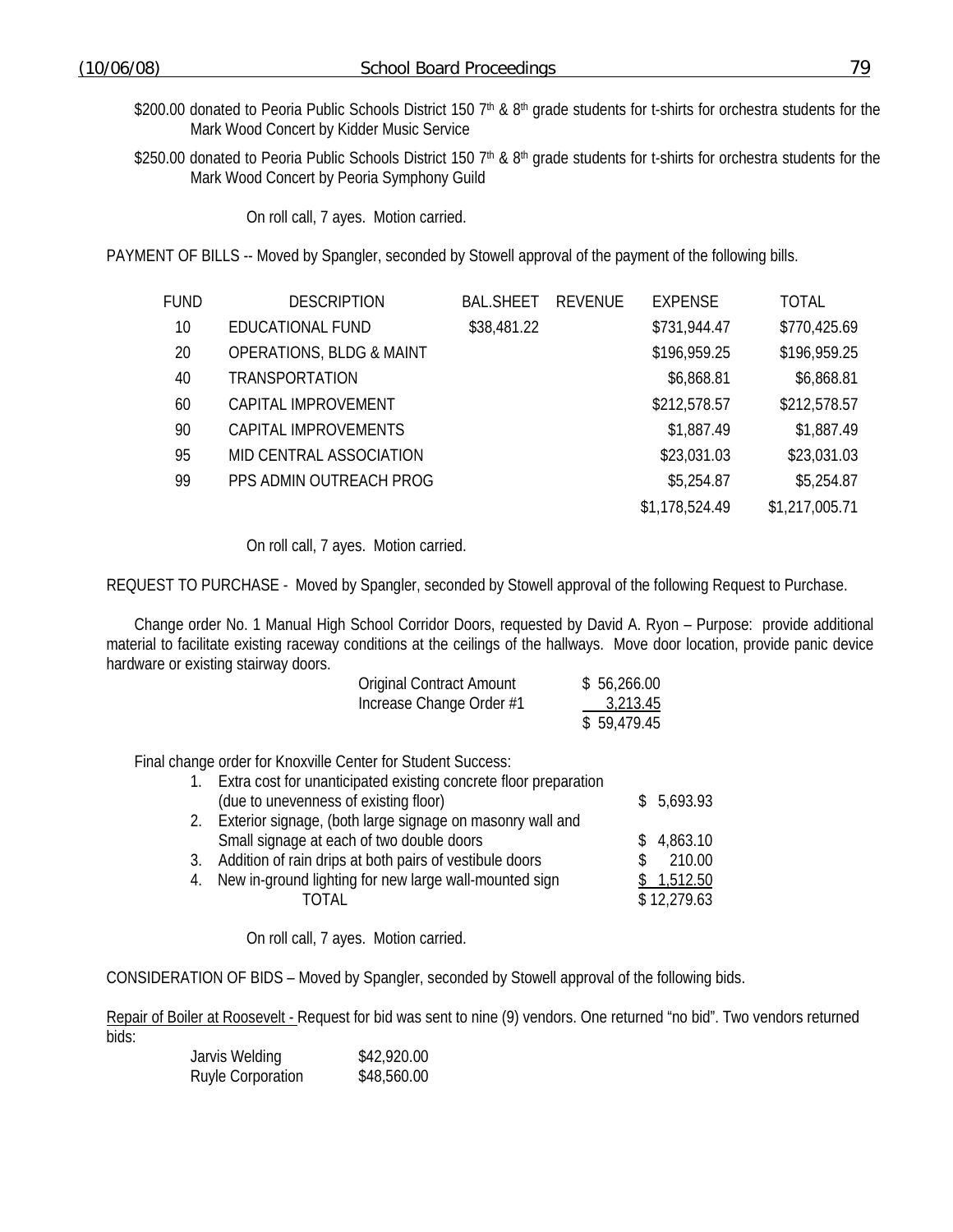|  | 80 | School Board Proceedings | (10/06/08) |
|--|----|--------------------------|------------|
|--|----|--------------------------|------------|

The above bids were opened on Tuesday, September 30, 2008, at 1:30 pm by Debbie Sullivan, Pat Carrigan and Debbie Brown. It is recommended to award the lowest bid in the amount of \$42,920.00 to Jarvis Welding. This bid will be charged to Buildings & Grounds.

Lobby Partitioning for Jr. High and 9th grade Academies at Manual - Request for bid was sent by Lontai Design to two (2) vendors. Bids were returned:

| VEHUULS. DIUS WELE LELUITIEU. |             |
|-------------------------------|-------------|
| <b>Rump Construction</b>      | \$22,077.00 |
| Peoria Construction           | \$22,850.00 |

The above bids were opened on Tuesday, September 30, 2008, at 1:30 pm by Debbie Sullivan, Debbie Brown and Bruce Witzig. It is recommended to award the lowest bid in the amount of \$22,077.00 to Rump Construction.This bid will be charged to Buildings & Grounds.

Manual Campus Facility Site Improvements - Request for bid was sent by Edward J. Barry to eight (8) vendors. Four vendors returned bids:

|                            | Base bid     | Alternate bid |
|----------------------------|--------------|---------------|
| Wm. Aupperle               | \$239,397.00 | \$50,107.00   |
| R. A. Cullinan             | \$241,764.31 | \$45,300.92   |
| N. F. Finch                | \$321,000.00 | \$56,000.00   |
| Illinois Civil Contractors | \$259,006.55 | \$37,979.05   |

The above bids were opened on Tuesday, September 30, 2008, at 1:30 pm by Debbie Sullivan, Debbie Brown and Dave Ryon. It is recommended to include the alternate bid and award the lowest combined bid in the amount of \$287,065.23 to R. A. Cullinan. This bid will be charged to Transportation.

School Buses - Request for bid was sent to three (3) vendors. Two vendors returned bids:

| Central States Bus Sales | \$65,372.00 per unit less trade-in |
|--------------------------|------------------------------------|
| Midwest Bus Sales        | \$80,461.43 per unit less trade-in |

The above bids were opened on Thursday, July 31, 2008, at 1:30 pm by Julie Cramer, Debbie Brown and Mike Sullivan. It is recommended to award the lowest bid in the amount of \$65,372.00 per unit for 19 units (\$1,242,068) to Central States Bus Sales. This bid will be charged to Transportation.

Major Medical Insurance, prescription drugs, COBRA notification and FLEX Benefit administration for January 1, 2009 thru December 31, 2009 for all employees with the exception of those covered by the Maintenance agreement and Administrators, including those that are off schedule.

Bids were sent to ten (10) vendors . Five vendors returned bids. The bids were opened on Tuesday, September 16, 2008 by Geri Hammer and Debbie Brown.

| Modified A           | <b>BCBS</b>     | Humana          | Personal Care   | <b>UHCRV</b>    | <b>Health Alliance</b> |
|----------------------|-----------------|-----------------|-----------------|-----------------|------------------------|
| <b>EE</b> Rate       | \$404.74        | \$414.75        | \$476.72        | \$475.24        | \$477.00               |
| <b>ES Rate</b>       | \$807.65        | \$827.62        | \$951.29        | \$963.26        | \$951.00               |
| EC Rate              | \$727.08        | \$745.05        | \$856.37        | \$865.67        | \$856.00               |
| <b>Family Rate</b>   | \$1,089.72      | \$1,116.68      | \$1,283.51      | \$1,304.92      | \$1,284.00             |
|                      |                 |                 |                 |                 |                        |
| <b>Total Premium</b> | \$982,969.79    | \$1,007,281.75  | \$1,157,779.07  | \$1,170,352.79  | \$1,158,027.00         |
| Annual Premium       | \$11,795,637.48 | \$12,087,381.00 | \$13,893,348.84 | \$14,044,233.48 | \$13,896,324.00        |

Mr. Cahill noted that the insurance committee met several times to review the bids. They are in agreement that the bid be awarded to Humana. He also noted that for the second year of the Humana bid the maximum increase will not exceed 8%.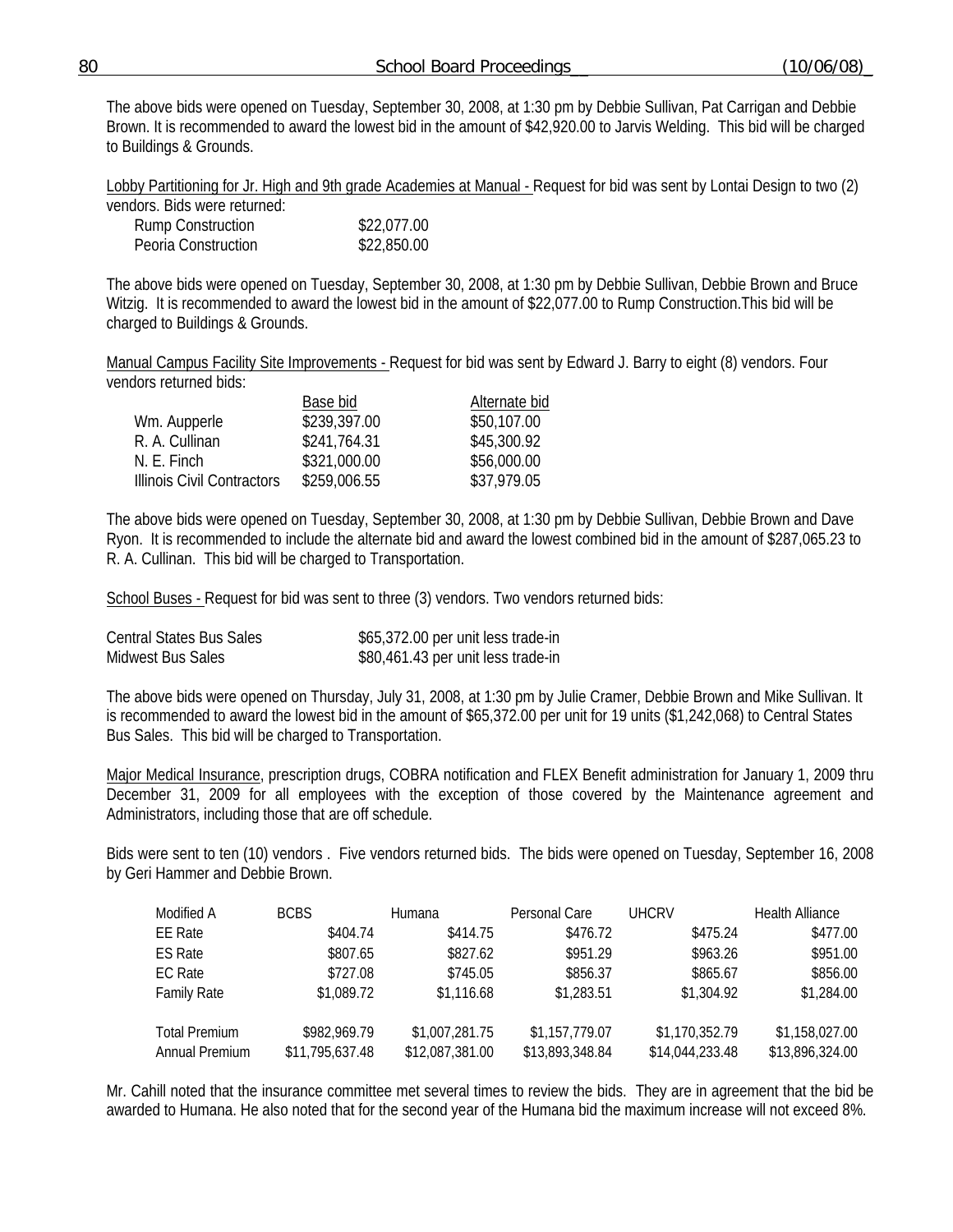HUMAN RESOURCE REPORT -- Moved by Spangler, seconded by Stowell approval of the following human resource report as presented by the administration.

| <b>Certified Personnel</b>                 |                       |
|--------------------------------------------|-----------------------|
| <b>Appointments</b>                        |                       |
| Speech Pathologist - Full Time             |                       |
| Venegoni, Mary                             | 10-07-08              |
| Teachers - Full Time                       |                       |
| Bielenberg, Jane                           | 10-07-08              |
| Gasford, Tad                               | 10-06-08              |
| LaBounty, Susanne                          | 10-07-08              |
| Teachers - Part Time                       |                       |
| Bauman, Christine                          | 09-23-08              |
| Coates, Nichole                            | 10-07-08              |
| Long, Carolyn                              | 10-06-08              |
| Leave of Absence - Parental                |                       |
| Teacher - Full Time                        |                       |
| Russell, Kristie                           | $11-17-08 - 06-04-09$ |
| Resignations                               |                       |
| Administrators                             |                       |
| Culbertson, Janet (JB)                     | 10-31-08              |
| Teachers - Full Time                       |                       |
| Owens-Mooney, Constance                    | 10-03-08              |
| Walker, Rhoda                              | 09-19-08              |
|                                            |                       |
| <b>Non-Certified Personnel</b>             |                       |
| <b>Appointments</b>                        |                       |
| <b>Accompanist - Part Time</b>             |                       |
| Price, Anna                                | 09-08-08              |
| Cafeteria - Part Time                      |                       |
| Priest, Carla                              | 09-05-08              |
| Simons, Linda                              | 10-06-08              |
| Clerical - Full Time                       |                       |
| Buckley, Lauri                             | 10-07-08              |
| Colwell, Phyllis                           | 10-07-08              |
| Guse, Sarah                                | 09-23-08              |
| Munstedt, Lisa                             | 09-15-08              |
| Peterson, Teresa                           | 10-07-08              |
| Clerical - Part Time                       |                       |
| Nofsinger, Sharlena                        | 10-07-08              |
| Schlafley, Bridget                         | 10-07-08              |
| Clerical - Part Time - Two Hour Helper     |                       |
| Brown, Felicha                             | 10-07-08              |
| Custodian - Full Time                      |                       |
| Shumate, Cedric                            | 10-07-08              |
| <b>Extended School Program - Part Time</b> |                       |
| Cornish, Kayla                             | 10-07-08              |
| Seckler, Brian                             | 09-01-08              |
| Early Childhood Program - Part Time        |                       |
| Baskin-Ingram, Ruth                        | 08-26-08              |
| Fulton, Jody                               | 08-27-08              |
|                                            |                       |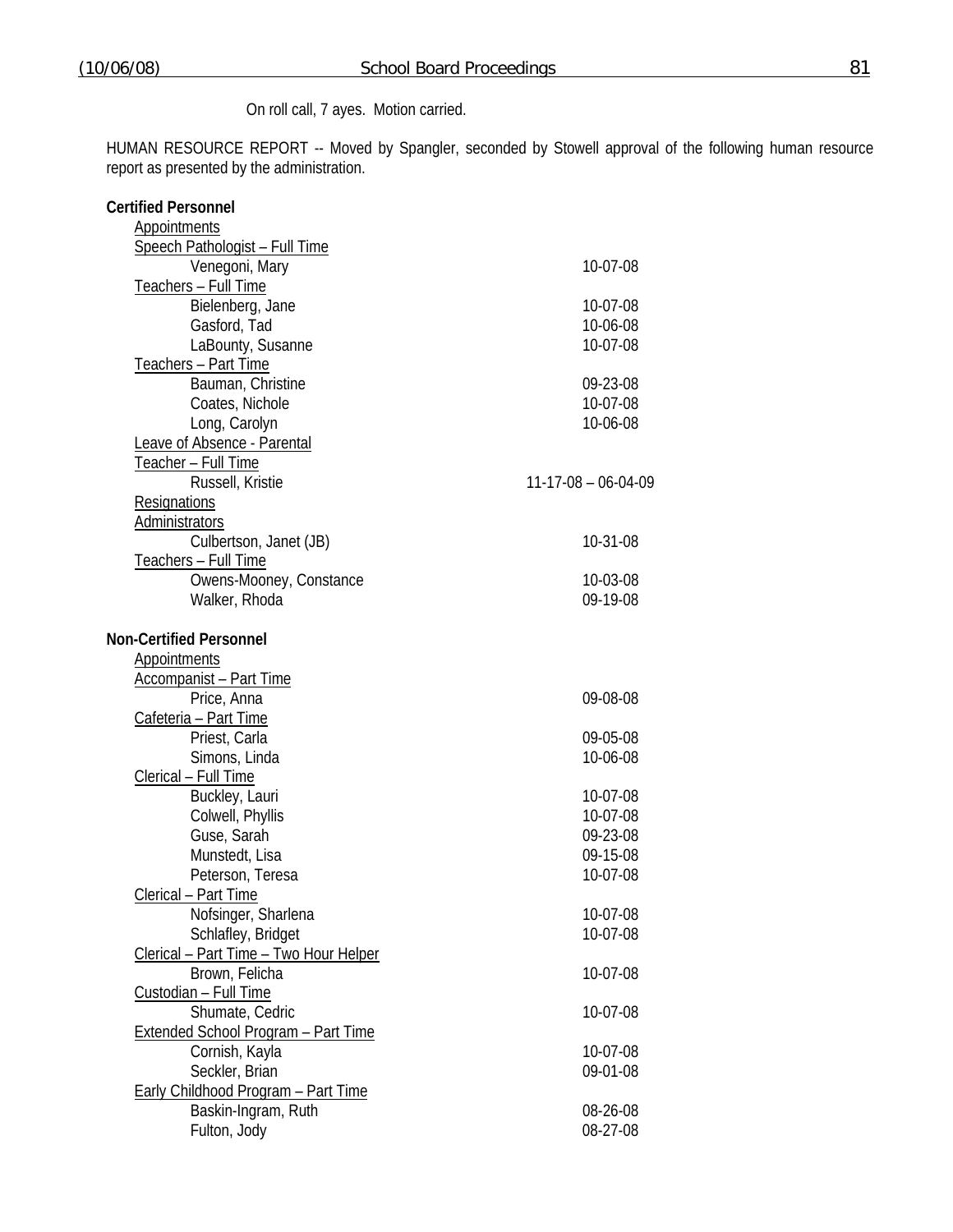| Hardimon, Michelle                  | 08-29-08 |
|-------------------------------------|----------|
| Messmore, Jane                      | 09-01-08 |
| Roberts, Marsha                     | 09-08-08 |
| Schmidgall, Libby                   | 09-15-08 |
| Health Nurse Technician - Full Time |          |
| Schwartz, Wendy                     | 10-07-08 |
| JROTC - Full Time                   |          |
| Ortwig, Chris                       | 10-07-08 |
| Paraprofessionals - Full Time       |          |
| Hines, Diane                        | 10-07-08 |
| Wolter, Gloria                      | 10-07-08 |
| <b>Student Workers - Part Time</b>  |          |
| <b>Binion Josiah</b>                | 09-08-08 |
| Burnside, James                     | 09-30-08 |
| Campbell, Kaili                     | 09-08-08 |
| Dunigan, Jamel                      | 09-23-08 |
| Hedge, Tanisha                      | 09-30-08 |
| May, Angela                         | 09-03-08 |
| Montford, Maurice                   | 09-17-08 |
|                                     |          |
| Jackson, Moriah                     | 09-30-08 |
| Jones, Shaquilla                    | 09-30-08 |
| Risby, Devauntez                    | 09-30-08 |
| Transportation - Part Time          |          |
| Harris, Maurice                     | 09-12-08 |
| Williams, Cleveland                 | 10-07-08 |
| Tutors - Part Time                  |          |
| Kaufman, Clair                      | 10-01-08 |
| Shadid, Jane                        | 10-01-08 |
| Todd, Kim                           | 10-01-08 |
| <b>Leave of Absence - Military</b>  |          |
| Security - Full Time                |          |
| Meridian, Paul                      | 90 Days  |
| Resignations                        |          |
| Administrative                      |          |
| Davis, Charles                      | 10-10-08 |
| Cafeteria - Part Time               |          |
| Cotton, Veronica                    | 06-30-08 |
| Messmore, Jane                      | 09-24-08 |
| Clerical - Full Time                |          |
| Crowley, Pennie                     | 09-26-08 |
| Jackson-Casey, Jennifer             | 09-25-08 |
| Co-Op Tutor - Part Time             |          |
| Betz, Michelle                      | 06-30-08 |
| Burmeister, Jennifer                | 06-30-08 |
| Canino, Sarah                       | 06-30-08 |
| Davis, Catherine                    | 06-30-08 |
| Fountain, Denise                    | 06-30-08 |
| Paraprofessionals - Full Time       |          |
| DeSoto, Kari                        | 10-02-08 |
| <b>Student Workers - Part Time</b>  |          |
| Johnson, Ashley                     | 09-25-08 |
| Transportation - Part Time          |          |
| Beneventi, Ruth                     | 05-30-08 |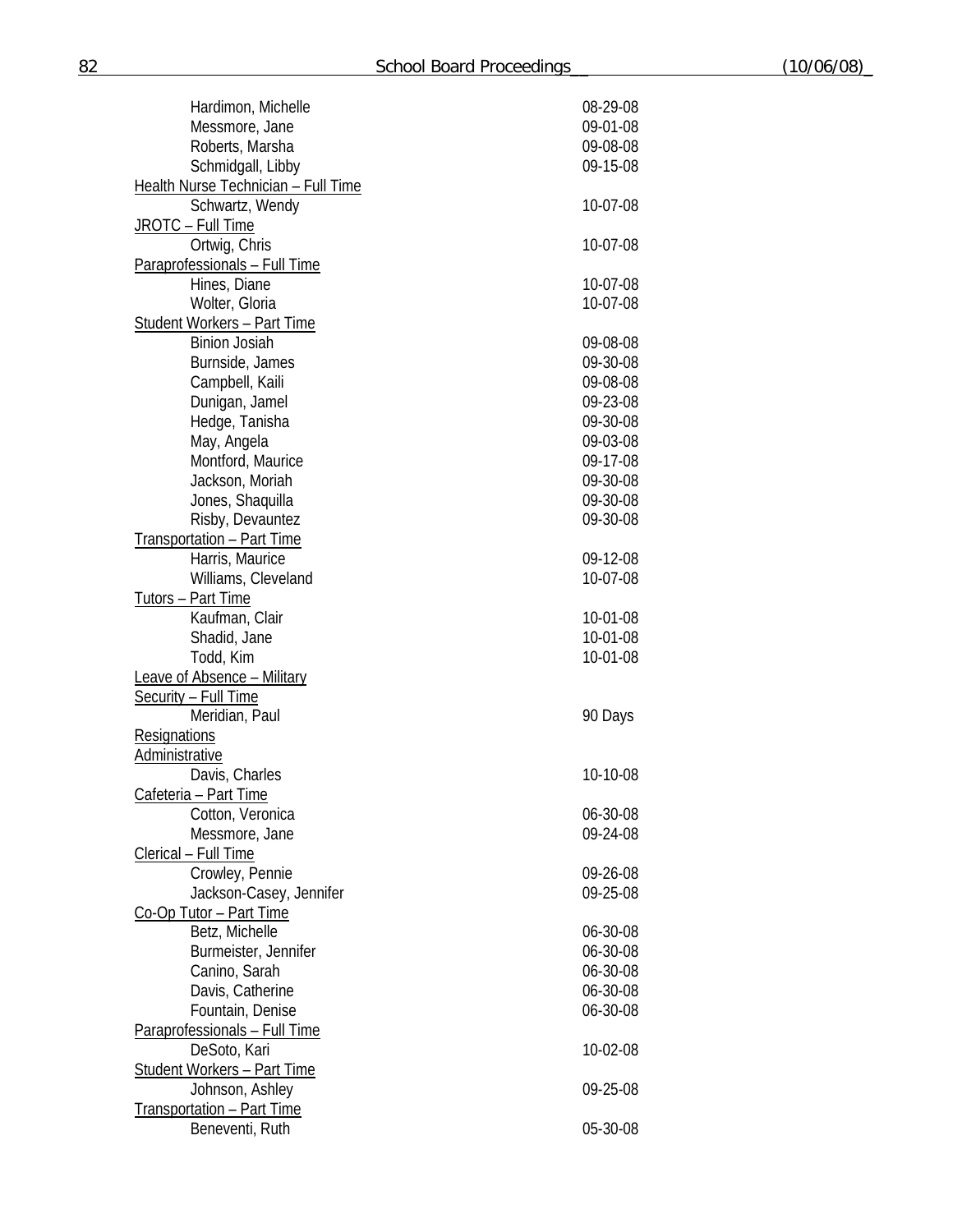| Carey, Rashonda                                     | 09-26-08 |
|-----------------------------------------------------|----------|
| Foster, Gail                                        | 08-25-08 |
| Gibson, Martha                                      | 09-23-08 |
| Griffin, Sandra                                     | 08-25-08 |
| Land, Roger                                         | 05-30-08 |
| Lemon, Shameika                                     | 08-22-08 |
| Miller, Patrina                                     | 05-30-08 |
| Moushon, Gary                                       | 08-29-08 |
|                                                     |          |
| Slaughter, Patricia                                 | 08-25-08 |
| Sutton-Turner, Rosalie                              | 09-26-08 |
| Wells, Tracie                                       | 07-30-08 |
| Retirement                                          |          |
| <b>Building and Grounds</b>                         |          |
| Thornton, Roger                                     | 06-30-09 |
| Return from Leave of Absence                        |          |
| <b>Occupational Therapist Assistant - Full Time</b> |          |
| Stimeling, Joni                                     | 09-15-08 |
| <b>Terminations</b>                                 |          |
| Cafeteria - Part Time                               |          |
| Eichhorn, Linda                                     | 07-31-08 |
|                                                     |          |
| <b>Substitutes</b>                                  |          |
| Certified                                           |          |
| <b>Appointments</b>                                 |          |
| <b>Substitute Teachers</b>                          |          |
| Armmer, Mavis                                       | 09-17-08 |
| Bailey, Ericka                                      | 09-17-08 |
| Beeman, Lori                                        | 10-01-08 |
|                                                     | 09-24-08 |
| Brija, James                                        |          |
| Esarey, Kate                                        | 09-18-08 |
| Foote, Gretchen                                     | 09-26-08 |
| Jackson, David                                      | 09-24-08 |
| Jones, Brent                                        | 09-29-08 |
| Jones, Brett                                        | 09-29-08 |
| Juerjens, Sarah                                     | 09-17-08 |
| Krampitz, Cindi                                     | 09-17-08 |
| Livingston, Tammy                                   | 09-18-08 |
| Lyles, Telekia                                      | 09-24-08 |
| Mayo, Susan                                         | 09-18-08 |
| McLemore, Calvin                                    | 09-23-08 |
| Olson, Michael                                      | 09-23-08 |
| Pogioli, Giordan                                    | 09-18-08 |
| Pringle, Torri                                      | 09-18-08 |
| Ross, Kaliph                                        | 09-30-08 |
| Schultz, Thomas                                     | 09-16-08 |
| Smith, Vernon                                       | 09-18-08 |
| Sparling, Skip                                      | 09-25-08 |
| Sullivan, Jesica                                    |          |
|                                                     | 09-24-08 |
| Tuerk, Rose                                         | 09-17-08 |
| Vanderburg, Jody                                    | 09-29-08 |
| Walther, Molly                                      | 09-18-08 |
| Wells, Tyishia                                      | 09-18-08 |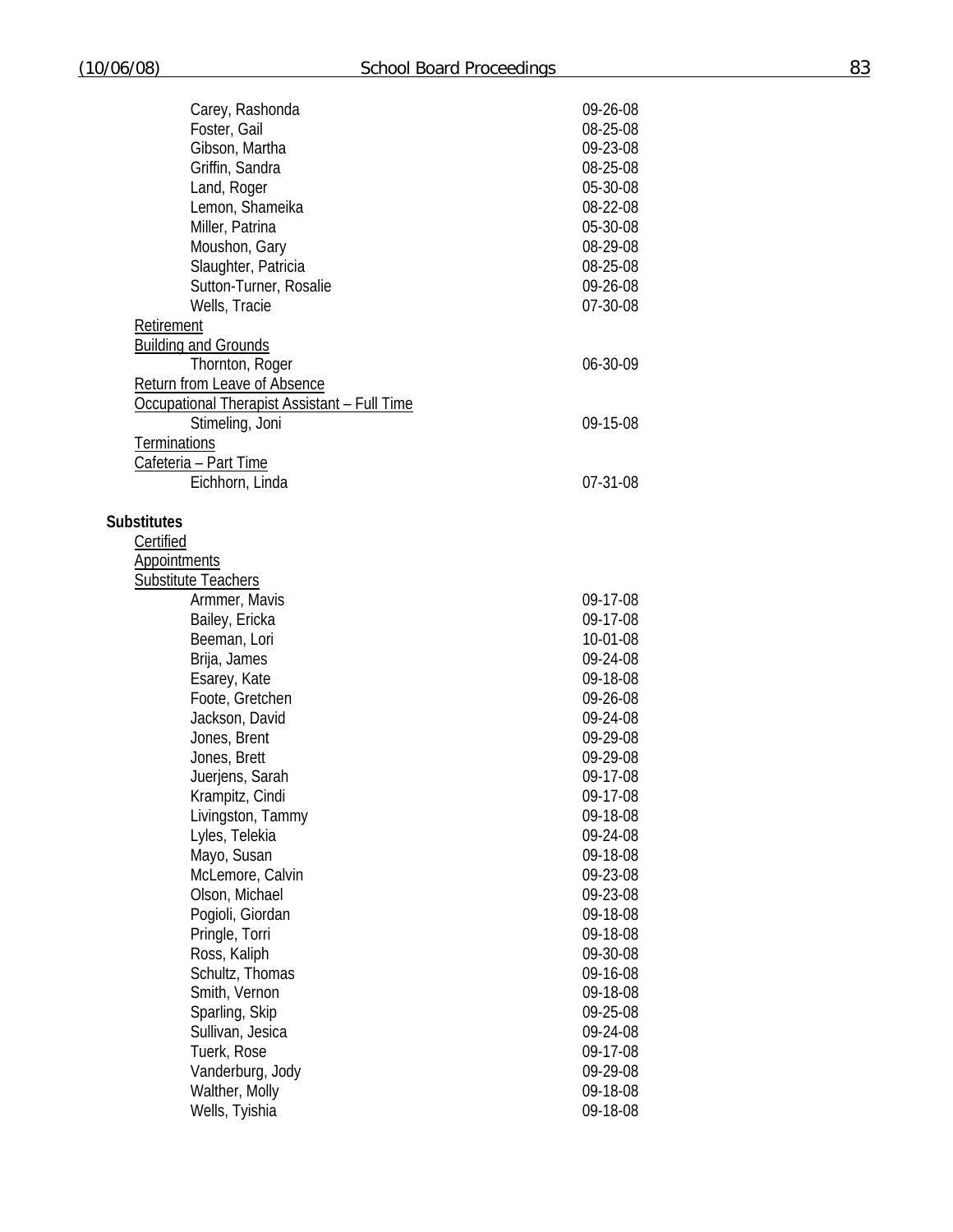| <b>Resignations</b>                         |          |
|---------------------------------------------|----------|
| <b>Substitute Teachers</b>                  |          |
| Bouris, Kelly                               | 09-25-08 |
| Graves, Rita                                | 09-17-08 |
| Sparling, Ralph                             | 09-17-08 |
| Non-Certified                               |          |
| Appointments                                |          |
| Cafeteria                                   |          |
|                                             |          |
| Albright, Lisa                              | 09-16-08 |
| Black, Linda                                | 09-01-08 |
| Flemming, Jenell                            | 09-29-08 |
| Gerlach, Lynn                               | 09-22-08 |
| Gibson, Martha                              | 09-21-08 |
| Nelson, Angela Jo                           | 09-22-08 |
| Phipps, Juanita                             | 09-26-08 |
| Tracy, Shenice                              | 09-09-08 |
| Child Care Provider                         |          |
| Brooks-Miller, Audrey                       | 09-18-08 |
| Cornish, Tristyn                            | 09-18-08 |
| Clerical                                    |          |
| Fidler, Marni                               | 09-17-08 |
| Welch-Farrell, Jennifer                     | 09-17-08 |
| <b>Health Nurse Technician</b>              |          |
| Wells, Tyishia                              | 09-24-08 |
|                                             |          |
| Job Coach                                   |          |
| Smith, Christi Jo                           | 09-02-08 |
| Paraprofessional                            |          |
| Brooks-Miller, Audrey                       | 09-18-08 |
| Holley, Beverly                             | 09-24-08 |
| Lambert, Mary                               | 09-17-08 |
| McKenzie, Cynthia                           | 09-25-08 |
| Riebel, Jenny                               | 09-25-08 |
| Shelby, Yolanda                             | 09-16-08 |
| Welch-Farrell, Jennifer                     | 09-17-08 |
| Special Ed Attendants/Behavioral Assistants |          |
| Braison, Alicia                             | 09-17-08 |
| Brooks-Miller, Audrey                       | 09-23-08 |
| Broussard, Tranessa                         | 09-23-08 |
| Burch, Shawnese                             | 09-29-08 |
| Jackson, Ayanna                             | 09-26-08 |
| Mason, Latoria                              | 10-01-08 |
| Pickett, Amber                              | 09-17-08 |
| Polk, Kanisha                               | 09-24-08 |
|                                             |          |
| Schwab, Antoinettte                         | 09-24-08 |
| Smith, Sherika                              | 09-29-08 |
| Woods, Archie                               | 09-24-08 |
| <b>Resignations</b>                         |          |
| Clerical                                    |          |
| Arvizu, Lisa                                | 09-25-08 |
| Bailey, Nilija                              | 09-25-08 |
| Bell, Sheri                                 | 09-25-08 |
| Burch, Angela                               | 09-25-08 |
| Cagle, Letha                                | 09-25-08 |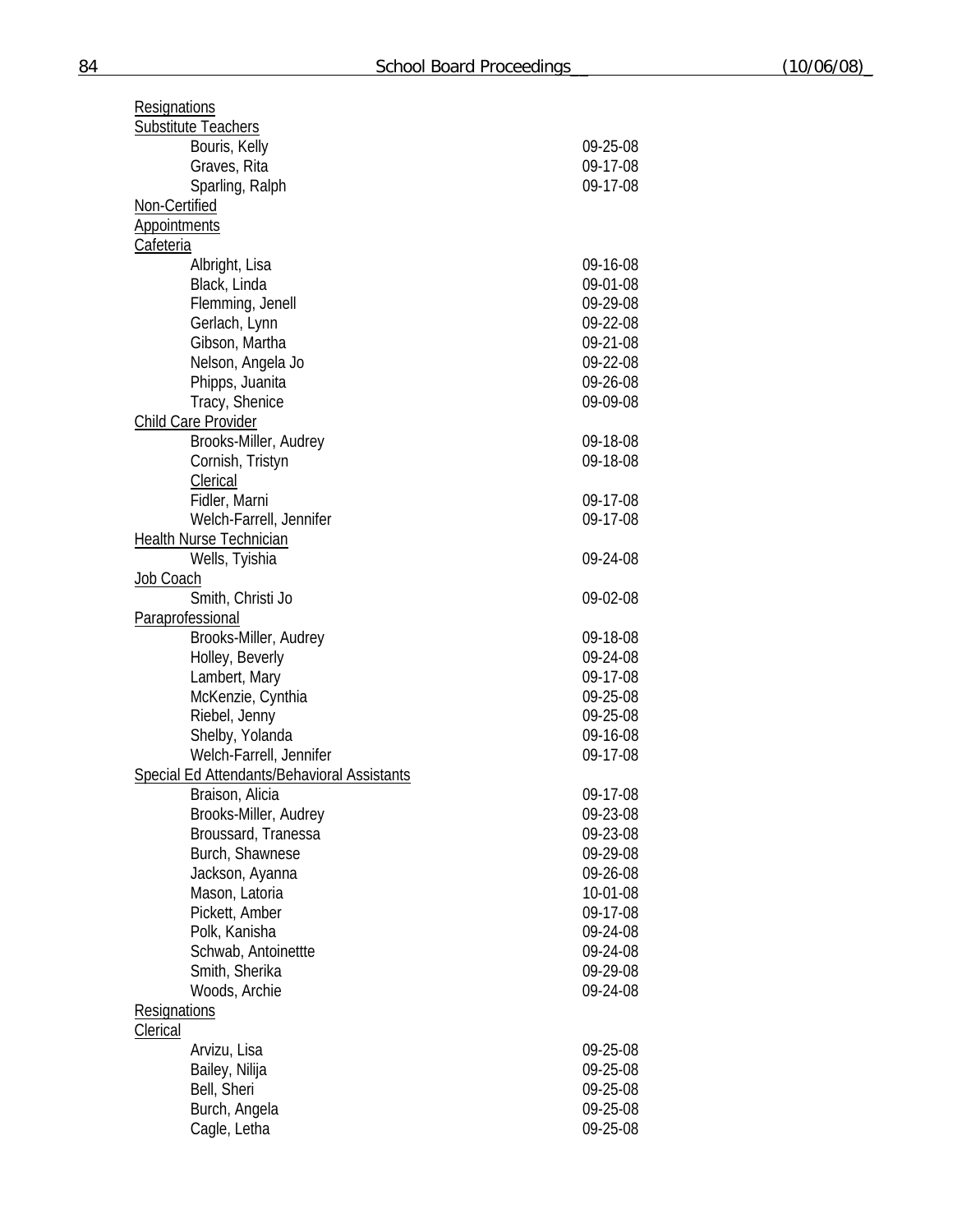| Eisfelder, Audrey                           | 09-25-08 |
|---------------------------------------------|----------|
| Hagaman, Pamela                             | 09-25-08 |
| Johnson, Ashley                             | 09-25-08 |
| Robinson, Katrina                           | 09-25-08 |
| Snyder, Samantha                            | 09-25-08 |
| Svymbersky, Melissa                         | 09-25-08 |
| Cafeteria                                   |          |
| Miller, Patrina                             | 09-25-08 |
| Rolan, Cynthia                              | 09-22-08 |
| Paraprofessionals                           |          |
| Bouris, Kelly                               | 09-25-08 |
| Szilveszter, Lindsay                        | 09-17-08 |
| Special Ed Attendants/Behavioral Assistants |          |
| Johnson, Ashley                             | 09-25-08 |
| <b>Terminations</b>                         |          |
| Cafeteria                                   |          |
| Allred, Arvey                               | 09-05-08 |
| Pannell, Annette                            | 09-26-08 |
| Watkins, Felicia                            | 09-05-08 |
|                                             |          |

On roll call, 7 ayes. Motion carried.

TRAVEL REQUESTS - Moved by Spangler, seconded by Stowell approval of the travel requests as presented by the administration. (Copy is on file in the board secretary's office.)

On roll call, 7 ayes. Motion carried.

SUPPLEMENTAL EDUCATIONAL SERVICE CONTRACTS – Moved by Spangler, seconded by Stowell that the Board of Education authorize the Title 1 Director to enter into contracts with the following Supplemental Education Service Providers as required by ISBE. Babbage Net School, Brilliance Academy, Inc., Consortium for Educational Change, Homework Mastery Center, JRM Educational Systems, d/b/a Sylvan Learning, Prime Time Computers Services, Inc.

On roll call, 7 ayes. Motion carried.

APPOINTMENT OF PUBLIC BUILDING COMMISSION PEORIA REPRESENTATIVE – Moved by Spangler, seconded by Stowell that Representative David R. Leitch be appointed as a Commissioner of the Public Building Commission of Peoria on behalf of the School District for the term commencing on October 1, 2008 and ending on September 30, 2013.

On roll call, 7 ayes. Motion carried.

APPROVAL OF EMERGENCY HEALTH/LIFE SAFETY RESOLUTION – Moved by Spangler, seconded by Stowell that the Health/Life Safety Emergency Resolution be approved.

On roll call, 7 ayes. Motion carried.

## **DELIBERATION AGENDA** -

Review of Suspensions - Moved by Ross seconded by Wolfmeyer that the Review of Suspensions listed on Report No. 10 dated October 6, 2008 be approved as amended.

> On roll call, 6 ayes. Butler, Ross, Spangler, Stowell, Wolfmeyer, Gorenz 1 abstention. Parker. Motion carried.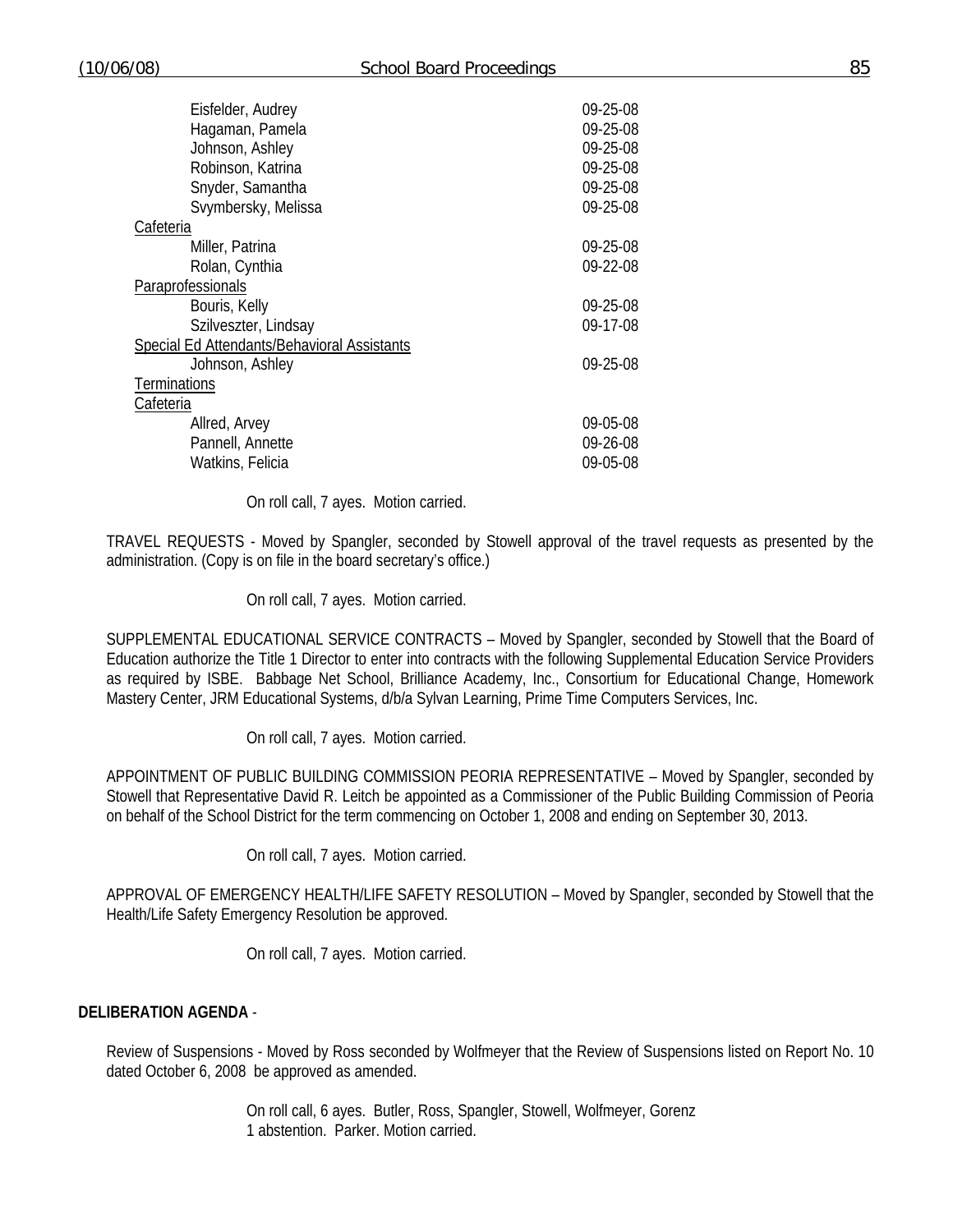Expulsions – Moved by Ross, seconded by Wolfmeyer that the Expulsions listed on the report dated October 6, 2008 be approved as presented.

> On roll call, 6 ayes. Butler, Spangler, Stowell, Wolfmeyer, Gorenz 1 nay. Ross. 1 abstention. Motion carried.

FIRST READING FOR CHANGES TO BOARD POLICY 7:165 – SCHOOL UNIFORMS – Moved by Wolfmeyer, seconded by Spangler that the first reading for changes to Policy 7:165 – School Uniforms be approved.

Mrs. Spangler stated that currently 13 primary and middle schools have uniforms. She noted that she would be happy to share the research she has compiled (contact the Board Secretary for more information), but as with so many other initiatives, they are not done in isolation and you cannot pinpoint that uniforms made a difference. She noted that with the mobility the district faces, having a district wide policy would be beneficial to parents. The Parent Advisory Committee will work with administration to develop the best plan.

Mrs. Butler asked about the time frame for implementation. Mrs. Spangler noted that would be covered in Administrative Procedure and her hope that schools would have a supply of extra uniforms.

Mrs. Parker noted that she spoke as a former PTO president and parent when uniforms were initiated at her child's school. At first her family was not in favor, but as time went on she changed her mind because of the difference the uniforms made. She feels it would be beneficial to have uniforms as a district wide policy.

Mrs. Ross stated that she has been talking about uniforms for a long time. She feels that uniforms will cut down on the competition among students. Parents have told her that they like uniforms because if saves money. She does not want uniforms to add to administrative responsibilities but feels that if the culture is set up properly that parents and students will respond and there will be less problems with students coming to schools without uniforms.

Mr. Stowell stated that this is an exciting time for our community with the new facilities being built and new educational opportunities and the chance to get kids involved in the opportunities. He does not want this initiative to be punitive to parents and feels it will help parents that are struggling. He feels it will also enhance the learning environment because kids will not be worried about what they are wearing. He stated that this will help carry the message that we expect parents to have students ready to learn and that we are willing to help.

Mrs. Wolfmeyer reported that in talking with principals and teachers she has heard how uniforms have helped with safety, who should be in the buildings and who shouldn't. She would also like to see the district move toward a dress code for the high schools. She would appreciate any feedback.

Dr. Gorenz noted that this is the first reading for changes and the final will come for a vote at the next Board of Education meeting.

Mrs. Spangler addressed the dress code for high schools, currently each high school has a different dress code. Mrs. Spangler would like administration to update the dress code for approval district wide.

On roll call, 7 ayes. Motion carried.

COLLECTIVE BARGAINING AGREEMENT BETWEEN THE COORDINATION COUNCIL FOR MAINTENANCE AND OPERATIONS EMPLOYEES AND DISTRICT 150. Moved by Parker, seconded by Wolfmeyer that the Contract between the Board of Education, City of Peoria School District 150 and The Coordinating Council for Maintenance and Operations Employees covering the period July 1, 2008 through June 30, 2013 be approved and the President is authorized to execute the contract document.

On roll call, 7 ayes. Motion carried.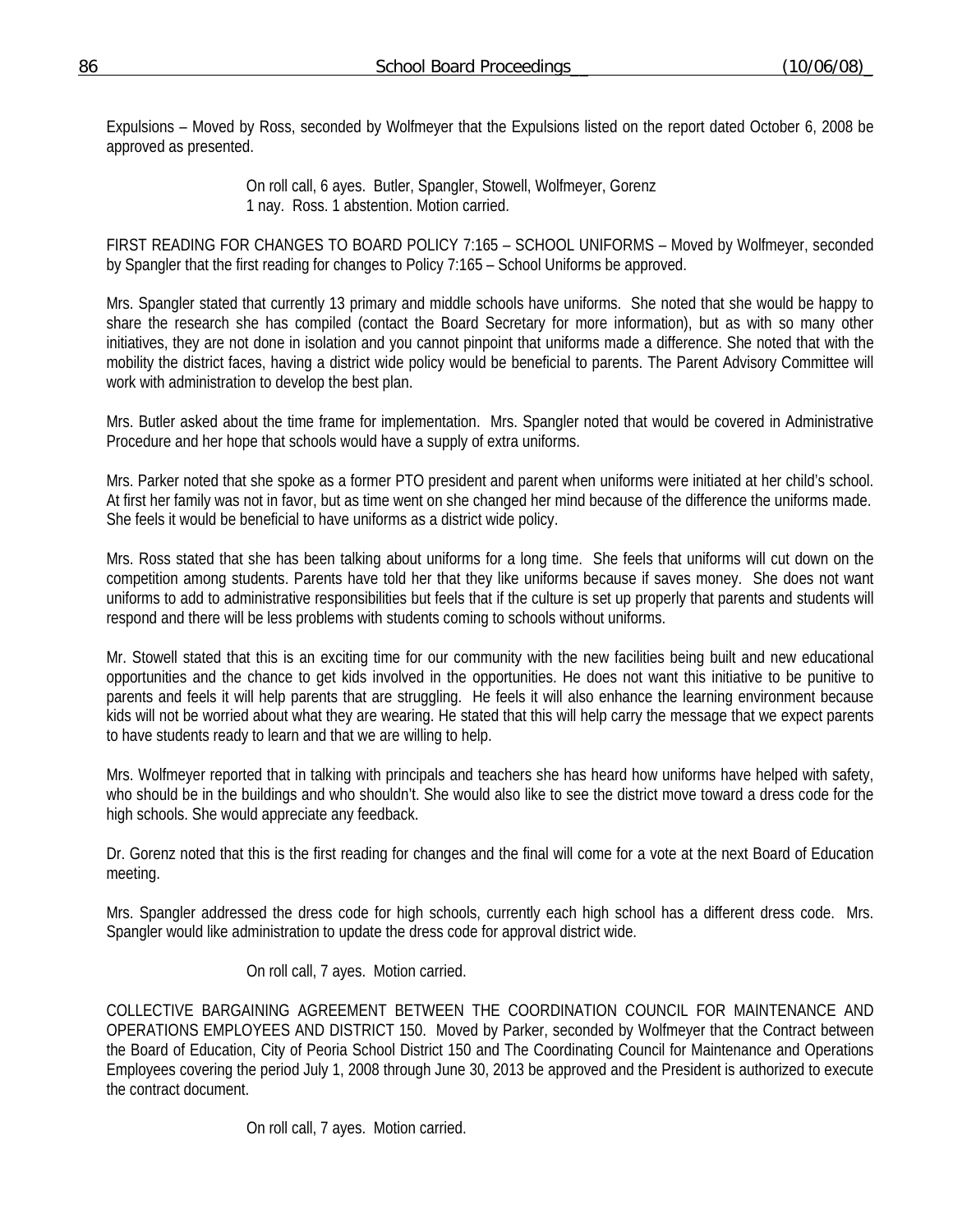Board member Spangler left the meeting at 7:35 p.m.

## **INFORMATION ITEMS – REPORTS FROM SUPERINTENDENT AND STAFF** –

1. GOAL 1 – STUDENT ACHIEVEMENT – **UPDATE ON HIGH SCHOOL RESTRUCTURING** – Dr. Hannah introduced Dr. Sally Weber from 2 Rivers and Mary McDonald from the Consortium for Educational Change (CEC) who have worked and provided valuable resources in working with three middle schools that are undergoing restructuring. Now the CEC and 2 Rivers are providing leadership and support to high schools in their restructuring effort.

Dr. Weber noted that RESPRO, the funded portion of the No Child Left Behind Program, has been working with our schools for the past six years in the student achievement process. The middle schools that were being restructured have completed a self assessment. Their leadership teams met together and then did self assessment in each building. The middle schools decided that they needed help with the standards aligned classrooms project. Dr. Weber reported that 230 English and Math teachers attended standards aligned classroom training. The same process will occur in the high schools being restructured.

Mary McDonald from CEC will be assisting with the self assessment at Peoria and Woodruff High Schools. She discussed what that assessment process will look like at those high schools. The assessment will look at "how the parts are doing in the whole." They will look at seven components including the shared leadership concept – how the decisions made by the leadership affect the whole school. They will also look at strategic planning – how they will be putting together a strategic plan that will touch the classrooms and the students. Allso addressed will be the role of parents and community members. Another section will include data assessment; data will be collected, analyzed and used to make decisions on student achievement and professional development - what support to staff members need. Finally they will look at how the staff is using assessment to monitor progress. A report should be ready by the end of November that will outline what supports need to be provided. An executive summary will be provided to Board members.

On November 19th Patrick Dolan will be here to work with the personnel.

Mr. Hinton stated that the CEC will be working with the District on the Charter School initiative. They are sponsoring the trip to Los Angeles and the visit to the Green Dot Schools.

NEW 7TH – **12TH GRADE LANGUAGE ARTS CURRICULUM** – Director of Teaching and Learning Susan Grzanich, Jan Leonard from 2 Rivers, Kathy Burke, Reading Coordinator and English Department Chairs Tracy Riebel and Carol Maier spoke to the proposed new curriculum. Mrs. Burke reported that the committee of 14 teachers joined the vertical team last December to work on the process for a new curriculum. The goal was to devise a streamlined  $7<sup>th</sup>$  -12<sup>th</sup> grade curriculum that is based on the Illinois Learning Standards and eliminate gaps and duplications in the curriculum. This curriculum is designed to be a "map" that is constantly discussed at grade level meetings and continually revised. They noted that the curriculum is still a "work in progress" with essay requirements, course requirements, resources, vocabulary lists and content sequencing still being worked on. Also still to be developed is the curriculum for IB and AP courses and those assessments. The curriculum will be presented to teachers as soon as it receives Board approval. Teachers will then provide feedback to the team. Vertical teams will meet monthly and grade level teams will meet quarterly to provide feedback.

Goal 2 – FISCAL RESPONSIBILITY - PURCHASE ORDERS OVER \$2,500 – Mr. Cahill presented this report for the Board's review. Questions were asked and answered regarding the report.

- 2. GOAL 3 QUALITY STAFF
- 3. GOAL 4 SAFE, CARING ENVIRONMENTS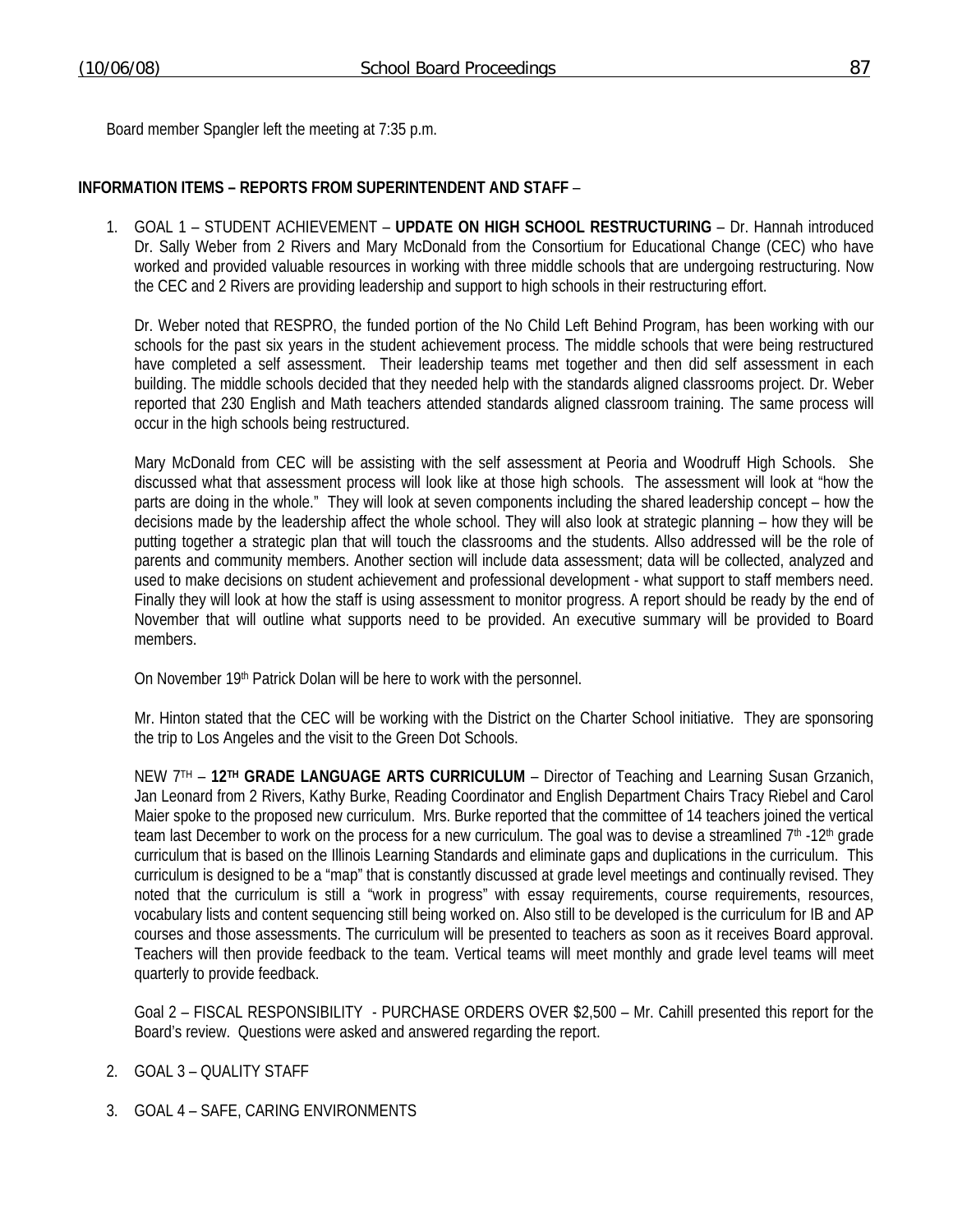4. GOAL 5 – CULTURE OF CUSTOMER SERVICE - Report of Requests under the Freedom of Information Act and Status of Such Requests – Mrs. Shangraw gave the following report.

| Requestor                         | <b>Disposition</b> |
|-----------------------------------|--------------------|
| Patricia Schmidt & Tammy Williams | filled             |
| Patricia Schmidt & Tammy Williams | filled             |
| Patricia Schmidt & Tammy Williams | filled             |
| Patricia Schmidt & Tammy Williams | filled             |
| <b>Sharon Crews</b>               | pending            |
| Trewyn teachers                   | filled             |
| Trewyn teachers                   | filled             |
| Trewyn teachers                   | filled             |
| <b>Sharon Crews</b>               | filled             |
| Debbie Chavez                     | pending            |
|                                   |                    |

**REPORTS AND SUGGESTIONS BY BOARD MEMBERS** – Dr. Gorenz asked for input on the two discussion periods for public comment at the beginning of the meeting. He asked if there was any point in having the two discussion periods – or should they be merged together. Mrs. Wolfmeyer stated that there are two at the beginning because one was moved from the end of the meeting to allow the community to speak to action items before the vote. Mrs. Wolfmeyer did not feel it was necessary to have two separate times at the beginning, but did not want to limit the time for discussion or take time away. Mrs. Ross noted that if there is one speaking time the community would only be allowed five minutes, not ten. Mr. Hinton noted that many boards across the state offer one comment time. Mrs. Butler emphasized that the community is asking to be involved and we need to have an appropriate time to hear from them and she would not favor cutting anything out. Dr. Gorenz stated that with no consensus, there is no need to take the issue to the policy committee. Attorney Walvoord noted that finding out how many people speak at meetings, how many are "regulars", would give the Board an indication of the community involvement. Mrs. Parker suggested that all those interested in speaking have an opportunity before someone could speak twice. Mr. Hinton suggested a "trial period" before changing the policy. Dr. Gorenz stated his view is that when the Board is getting input from the community on issues that affect the teachers, students and parents the time is extended and he does not think having one speaking time would limit the community's time. He asked if there was value to having two separate times. He asked that we look at the speakers and discuss the issue further.

Dr. Gorenz stated that there have been changes within the Edison organization, and he is directing administration to look into our relationship going forward with that organization. He would like a report back.

Mr. Stowell noted that the enrollment at Trewyn Middle School fell by 70 students and asked how that decline played into the staffing decision. Mr. Hinton reported that he did have the opportunity to speak this evening with the Trewyn Middle School teachers after their presentation and they did talk about the promise that no changes would be made to the staff. He stated that when he talked with them it was the "assumption" that no changes would be made.

Mrs. Parker asked about the Food Services re-bid. Dr. Gorenz noted that would be on the next Committee of the Whole agenda. Mr. Cahill reported that students and parents are being surveyed on their satisfaction with food services and the results will come to the Board.

ADJOURNMENT – Dr. Gorenz adjourned the regular meeting at 8:30 p.m.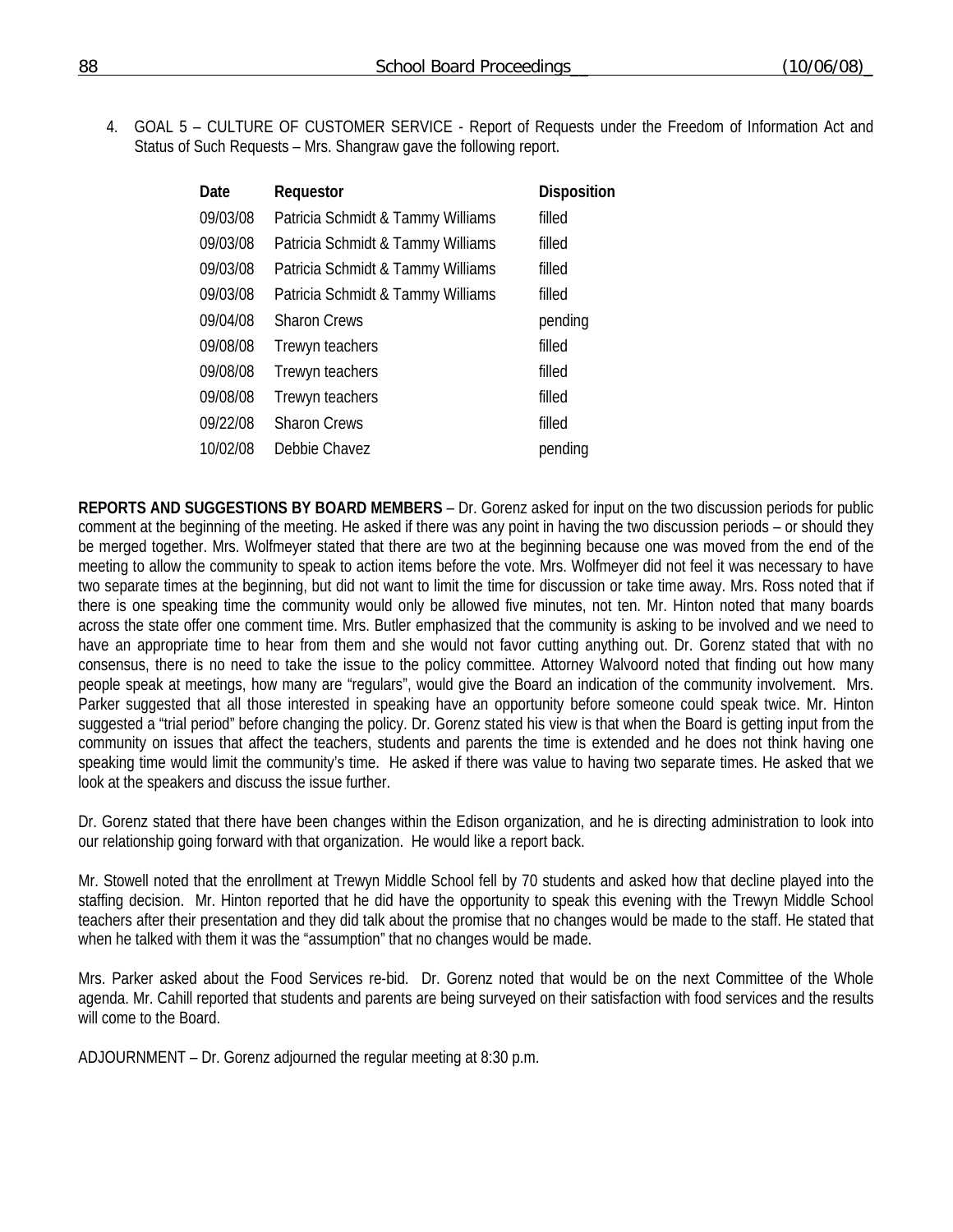Julia A. Cramer, Board Secretary

ATTEST:

David L. Gorenz Board President